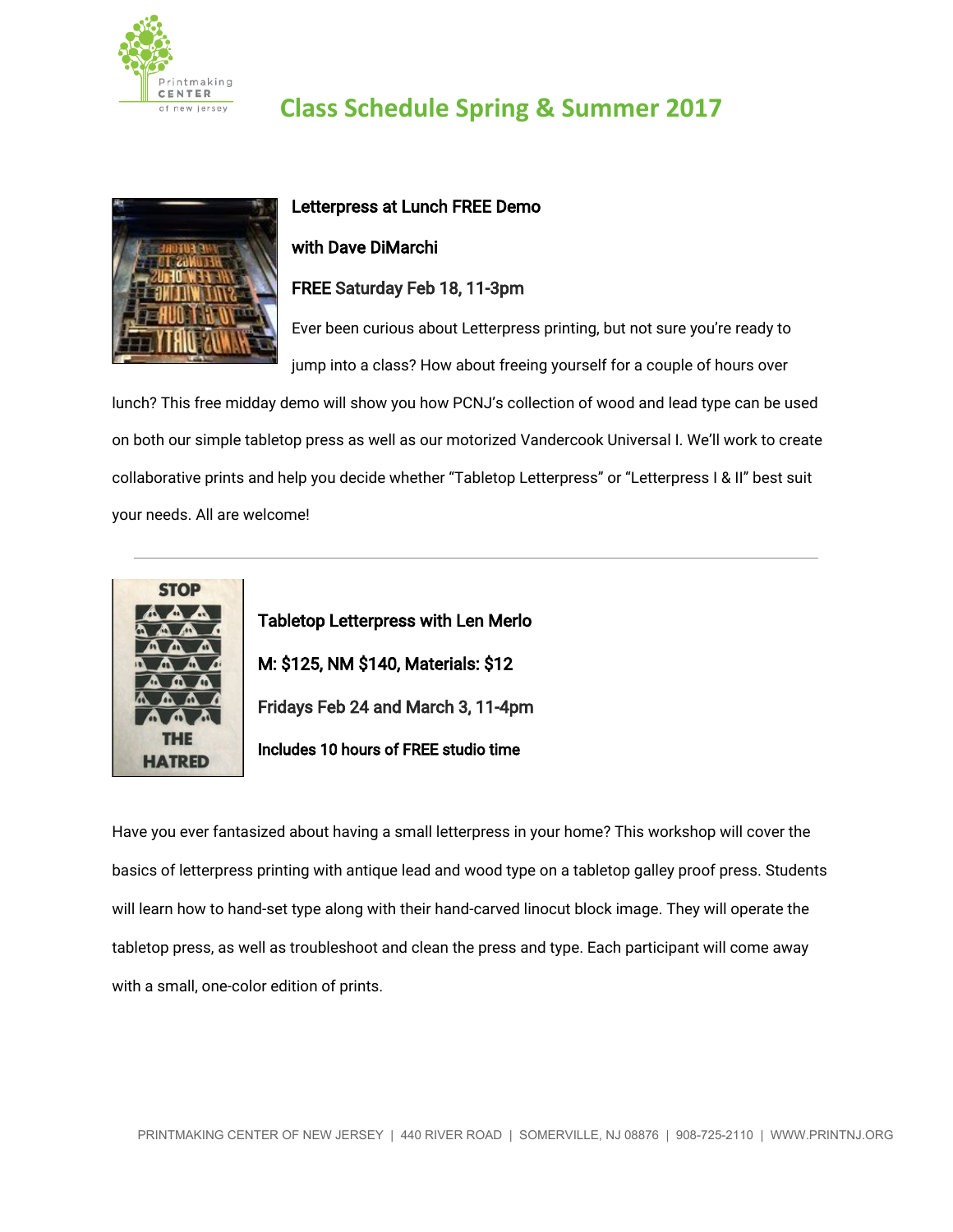



Make a Travel Journal! With Pooja Makhijani M: \$40, NM \$55, Materials: \$15 Saturday February 25, 11-3pm Includes 4 hours of FREE studio time Make a versatile book that goes wherever you go! In this

workshop, construct a classic hardcover travel journal with a pen loop, a gusset pocket for memorabilia, and an elastic closure. Material fee includes bone folder, awl and needle to take home with you.



Letterpress I with Dave DiMarchi M: \$225, NM \$240, Materials: \$30 3 Wednesdays, March 8, 15, 22, 11-4pm

#### Includes 15 hours of FREE studio time

In this beginner's intensive, you'll receive 15 hours of hands-on instruction in composing lead and wood type by hand, linoleum carving and Vandercook letterpress operation. We'll work collaboratively on a text and image broadside, and then explore individualized poster design and two-color printing. After a full three-week course, you'll take away your own edition, plus samples from the whole class and a skill set that will prepare you to dive deeper into intermediate and advanced letterpress courses. No previous experience necessary.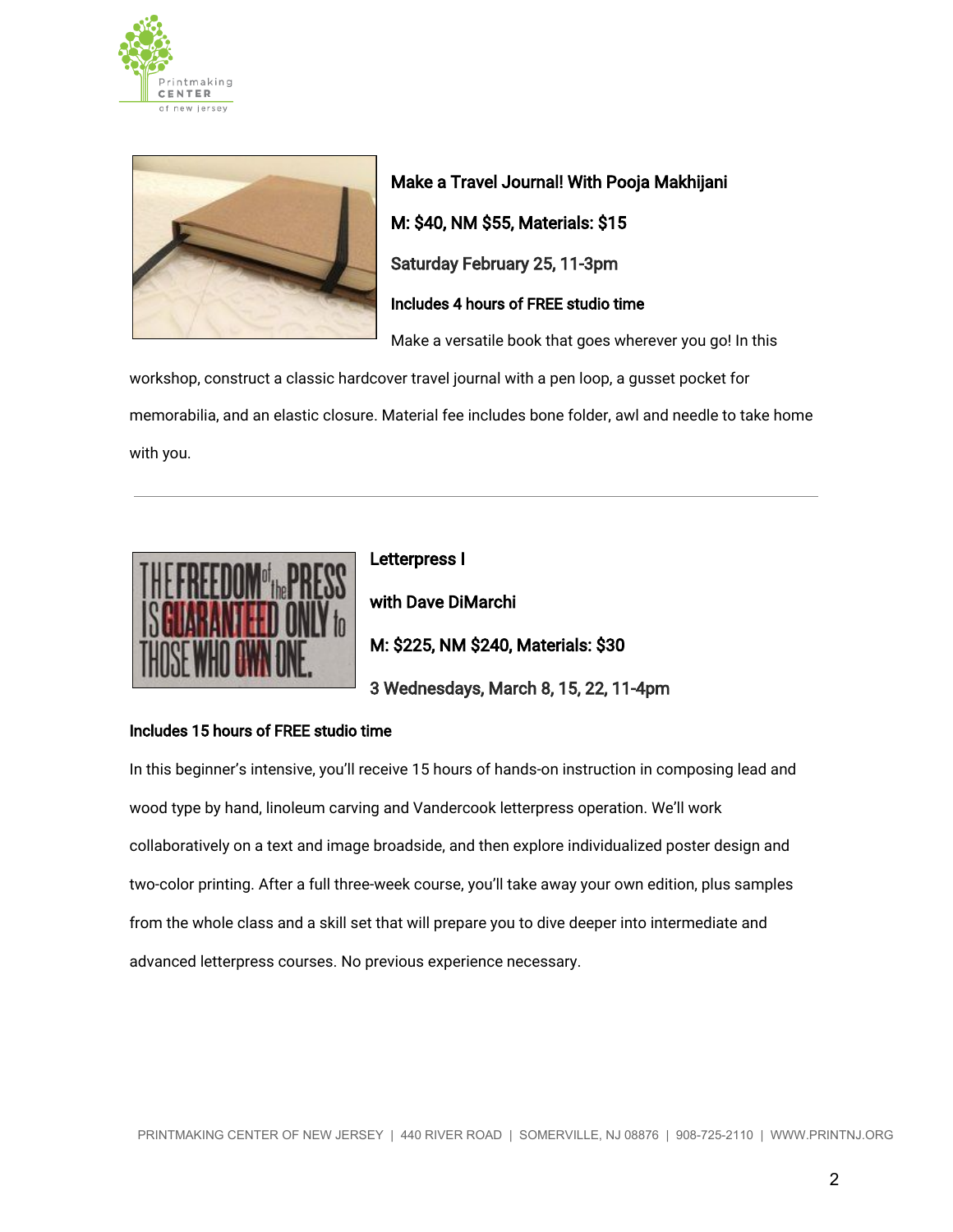



Screen printing by Hand: Drawing Fluid Technique with Mike Stark M: \$125, NM \$140, Materials: \$35 Saturdays March 4 and 11, 11-4pm Includes 10 hours of FREE studio time

This two-day entry-level screen printing class will introduce the basics of creating an image directly on the screen with drawing fluid, allowing you to create prints with minimal equipment. Participants will also learn the proper tools and techniques to pull successful prints. At the end of this class, you will have a beautiful print of your drawing along with the basic knowledge to inexpensively screen print at home!



## Sculptural Books FREE demo with Pooja Makhijani Saturday April 1st, 1-3pm

Learn three sculptural book forms in this free demo! The carousel book is a multi-layered sculptural construction that folds flat like a bound book but can open either full length or

into a circle to create a set of "scenes." The amazing Blizzard Books' folds interlock to create a fixed spine and pockets that can hold cards, folios, or an accordion. The Turkish Map Fold Book is a series of expanding (exploding!) map folds that collapse into a tidy form. Watch instructor Pooja Makhijani create each of these different variations, plus examples of other simple soft and hardcover bindings. This dem will help you decide which classes in our book arts series might be best suited for you.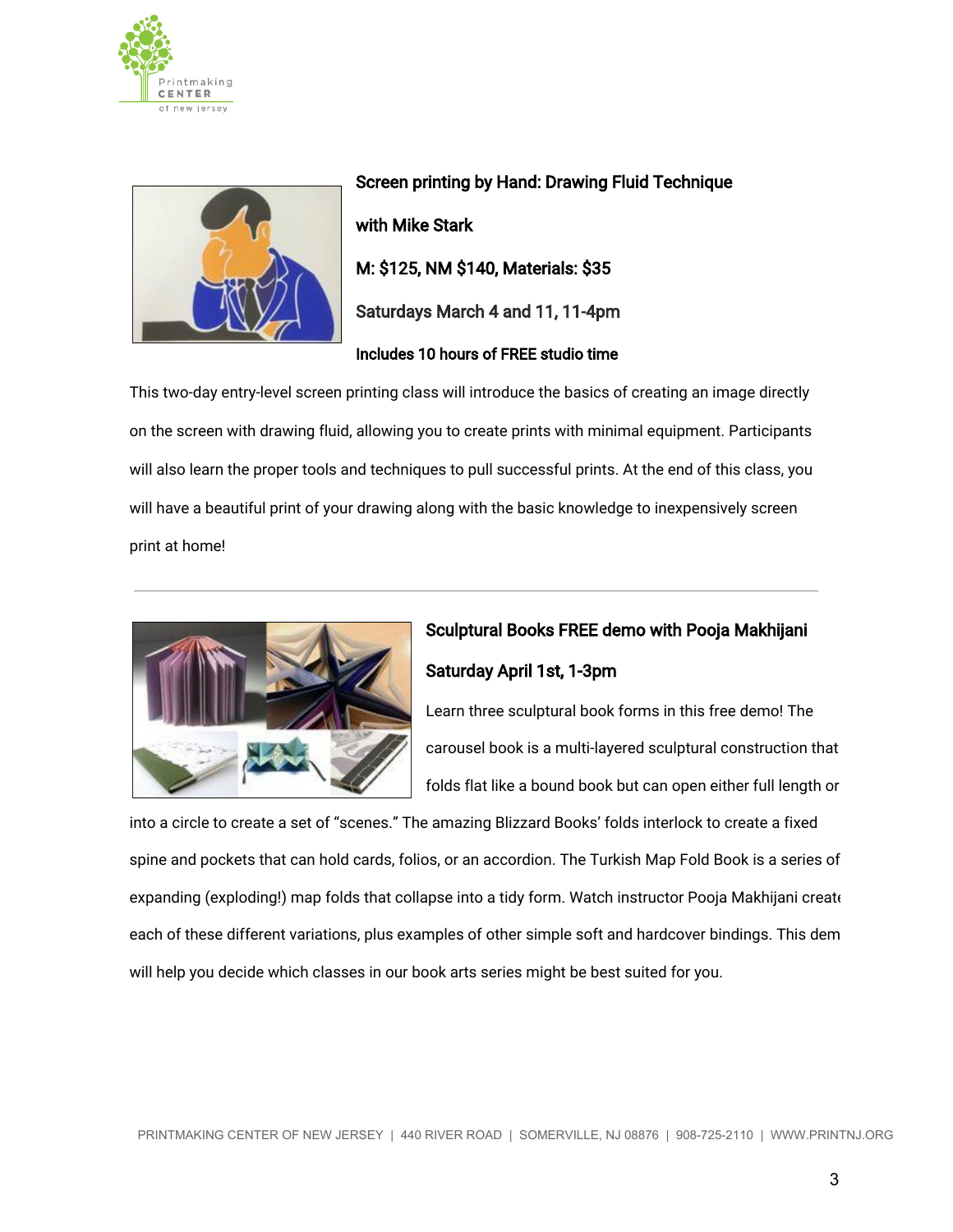



Bookbinding I: Artists Books, Journals and Zines with Dave DiMarchi M: \$75, NM \$90, Materials: \$25 Friday, April 7, 10-4pm Includes 6 hours of FREE studio time

Artists will create hand-bound, soft-cased books quickly and easily. Exploring One-Sheet Books, Japanese Stab, Pamphlet and Single-Signature bindings and Accordion folds and Interactive binding, artists will learn how to incorporate found and recycled papers, prints, and boards into their book forms. Artists are encouraged to bring assorted papers, prints, photographs and found objects that can be included in their constructions. No previous experience necessary.



Live Model Monotype with Akua Inks with Kathleen Metaxas M: \$45, NM \$60, Materials: \$20 Thursday May 18, 10-2:30pm (DATE CHANGE) Includes 4.5 hours of FREE studio time

This workshop invites printmakers, painters, illustrators and those who would like to explore a unique approach to expressing the

figure. It is a method of creating spontaneous and studied interpretations of the figure on a flat acrylic printing plate then transferring it to paper. Participants will learn additive and subtractive methods of ink application, operation of an etching press, proper registration of the print on the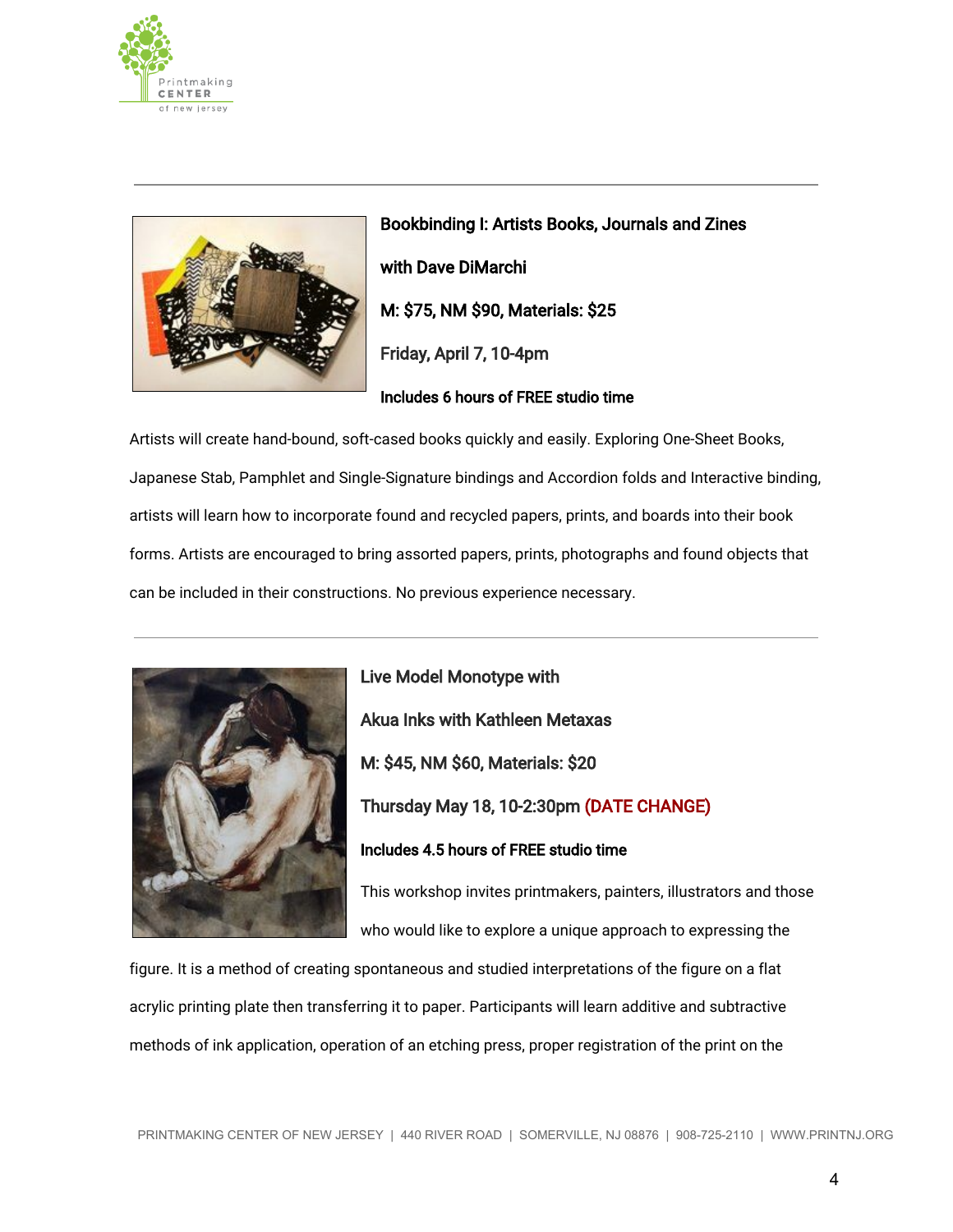

paper, and creating "ghost" prints. Students will create a small series of monotypes focused on various model poses. Space is limited, so it's best to register early!



# Making a Collagraph FREE Demo with Robin Dintiman

#### Saturday April 22, 1-3pm

Watch instructor Robin Dintiman demonstrate multiple collagraph plates and prints created from a variety of found textures and glues. Multiple mediums for creating surfaces will be shown, as well as the various methods of inking,

from intaglio and embossment to more painterly techniques. This demo is a great sneak-peek of what to expect in her 3-day collagraph workshop for all levels!



Eco Printing on Silk with Kathleen Metaxas M: \$40, NM \$55, Materials: \$10 Saturday April 29, 10:30-3pm Includes 4.5 hours of FREE studio time

Eco-Printing or Direct Contact Printing is a process of embedding "prints" directly from plant material and found metal without using

chemicals or additives. Students will learn the process of transferring or "printing" into fabric and paper using natural elements such as leaves, blossoms, berries, eucalyptus, flower petals, vegetables, fruit, nuts, bark and found metal. The "images" and color that will be embodied within the fabric will reflect the actual dye color and shapes transferred by the natural materials. We will introduce the process, then take a short nature walk to collect botanical items. Students should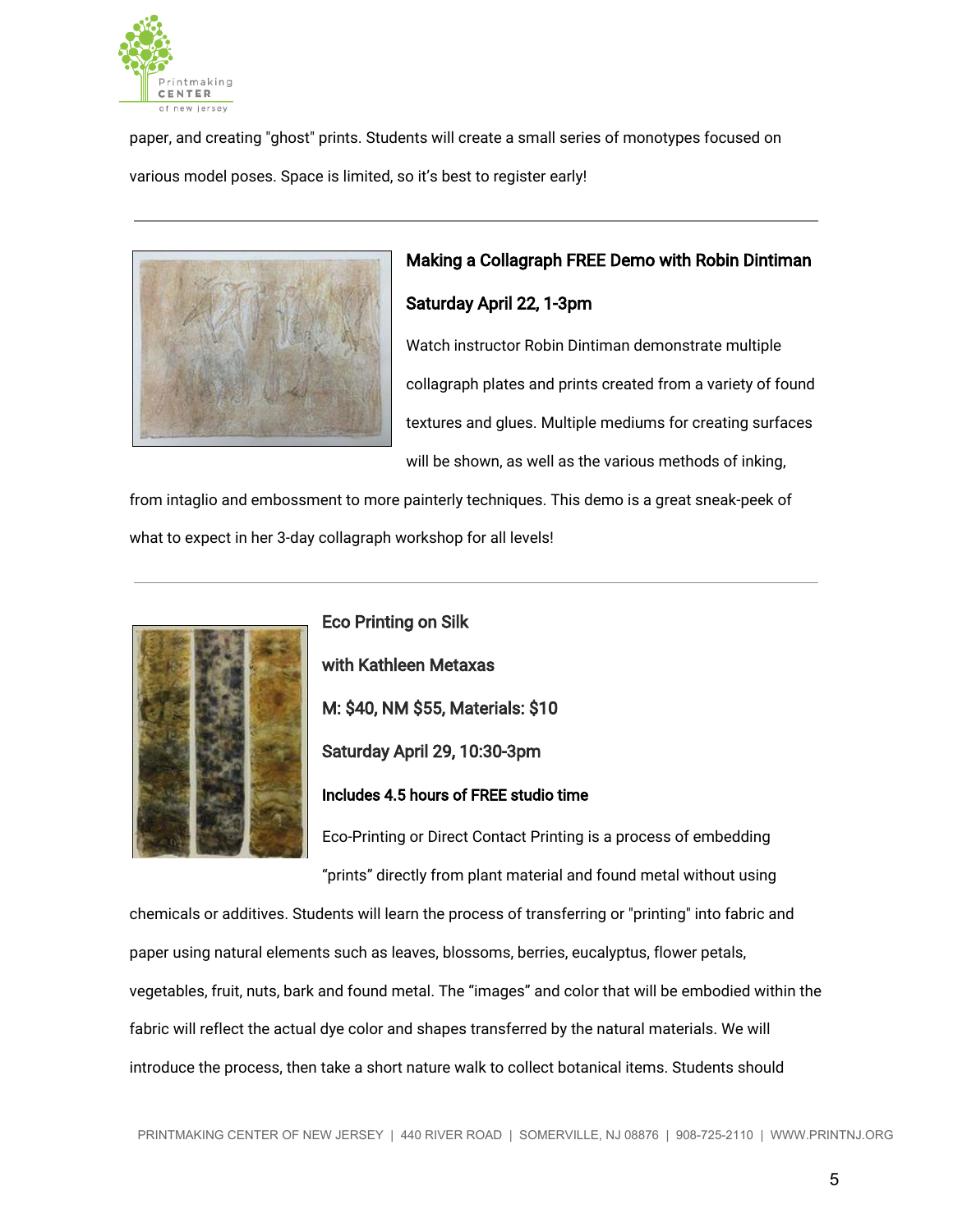

bring plant material and found metal to share and will then create a design on their fabric item such as a silk scarf or bandanna.



Bookbinding II: Hardcover Artists' Books and Boxes with Dave DiMarchi M: \$75, NM \$90, Materials: \$40 Friday April 28, 10-4pm Includes 6 hours of FREE studio time

Over the course of one technique-driven day, artists will learn the skills needed to create two hardcover bindings and boxes for journals, sketchbooks and albums. Using simple skills, we'll work with high-quality materials to create personalized artists' books for a multitude of uses. Artists will explore the intricacies of binding and learn variations to incorporate into their own work. No experience necessary.



Altered Surfaces: Solarplate Workshop with Christina Pumo M: \$160, NM \$175, Materials: \$43 Saturdays May 13 and 20, 10am-4pm Includes 12 hours of FREE studio time Create rich, etched, photographic prints with an emphasis on unique mark making using photopolymer plates. Artists are encouraged to push the limits by working directly on the surface of their

photographs, utilizing a large, unique variety of mark making tools.

This process can accommodate the stylistic approaches of virtually any artist, from photographers to draughtsmen. Solarplate is a light-sensitized, steel-backed polymer material used by artists as an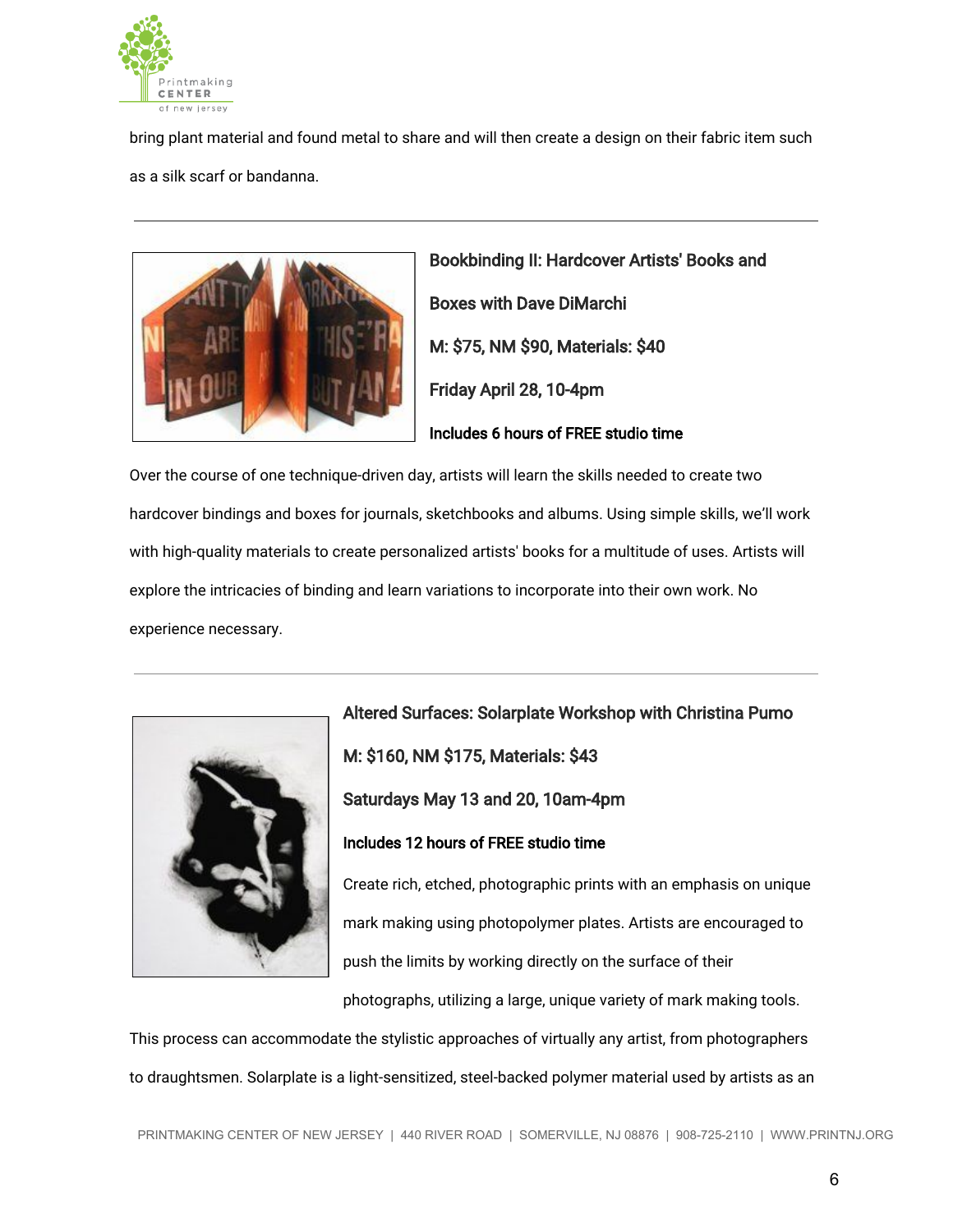

alternative to hazardous printing techniques. It is a simple, safer, and faster approach than traditional etching and relief printing. Participants should bring photographs printed onto a clear transparency/acetate film as well as brushes and any of their personal mark making tools.



# Collagraph with Robin Dintiman 3 Fridays May 12, 19 and 26, 10-4pm M: \$245, NM \$260, Materials: \$30 Includes 18 hours of FREE studio time The freedom of ad hoc relief printmaking gives many creative possibilities. Found objects from nature like

dried fruit, or flattened street trash and computer circuit panels combine with painterly marks from glue and gels to make a collagraph plate. This plate can be inked as an intaglio, printed with multiple colors, or even pressed as an embossment. A painterly hand coloring of the plate also allows a luminosity unique to collagraph alone. The class will promote focus on each individual artist: it is open to beginners as well as advanced printers.



Letterpress II: Multi-Color Poster Design with Dave DiMarchi 4 Wednesdays, May 10, 17, 24, 31, 11-4pm M: \$300, NM \$315, Materials: \$43 Includes 20 hours of FREE studio time In this intermediate/advanced intensive, you'll receive 20 hours of hands-on instruction in composing lead and wood type by hand,

linoleum carving, polymer plate-making, alternative printing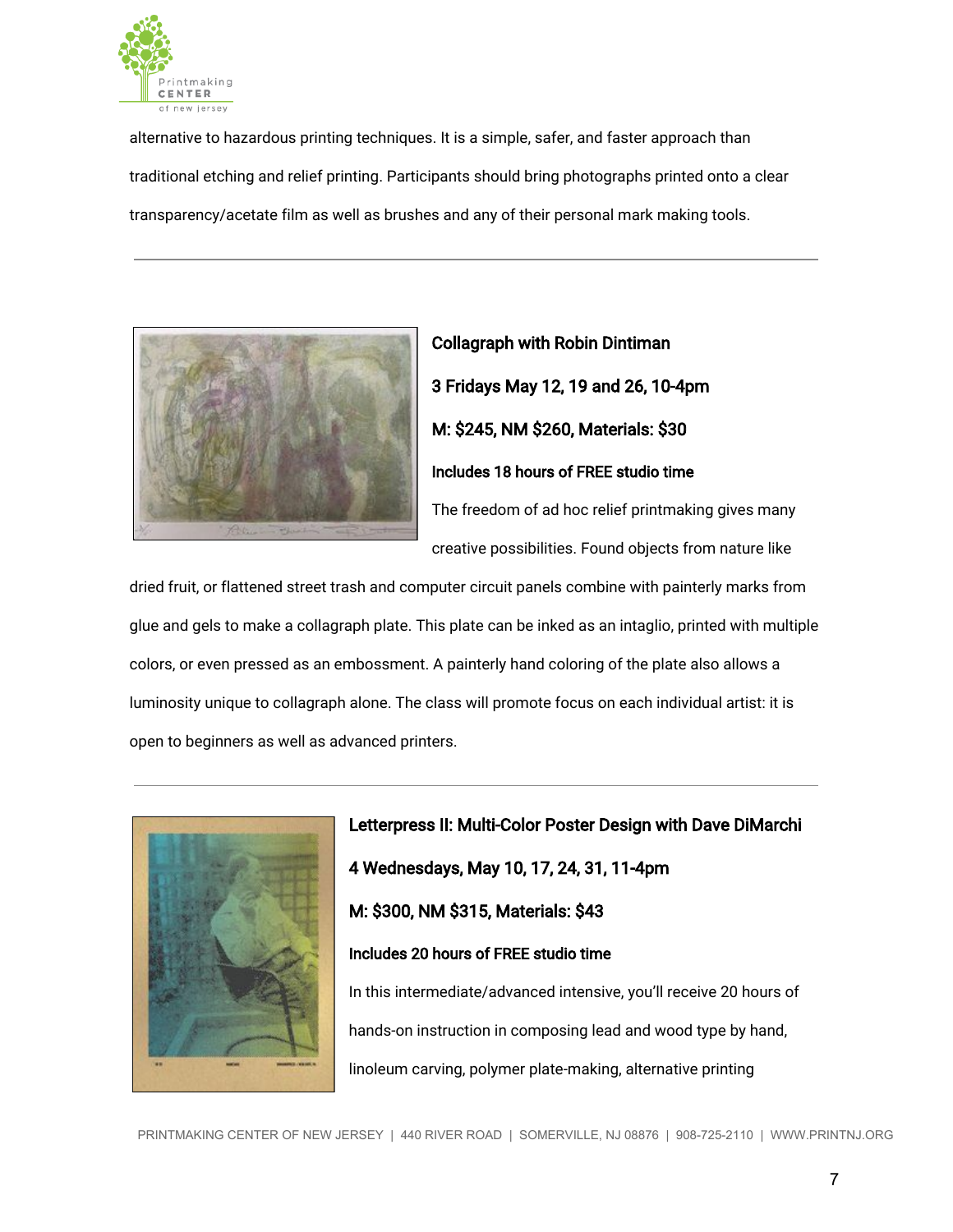

techniques and Vandercook letterpress operation. We'll work collaboratively on a text and image broadside, and then explore individualized poster design and multiple-color printing. After a full four-week course, you'll have the skill sets that will prepare you to dive deeper into self-guided letterpress operation and to work independently in the studio. Students enrolled in this course must have completed Letterpress I, or a previous Letterpress workshop at PCNJ. *\*Note Polymer plate purchase is optional. Students should anticipate spending \$15-30 on additional*

*plates, depending on size. This is not included in the materials fee.*



### Relief Printing FREE Demo (and Gumball Gallery)

with Mike Stark

#### Saturday May 6, 10-4pm

Our free relief demo invites you to not only learn the basics of woodblock carving but to become be a participant in Mike Stark's Life Is Like A Box of Chocolates pop-up show. Come and learn to carve a woodblock, which will be printed in front of your very eyes by our instructor and assistants. The final prints will be placed in Mike's

Gumball Gallery vending machine in our lobby with all proceeds donated to PCNJ. Come learn about relief printmaking and be a part of the show! This is also a great preview of our full woodblock*Communicating Through Relief* class offered in June.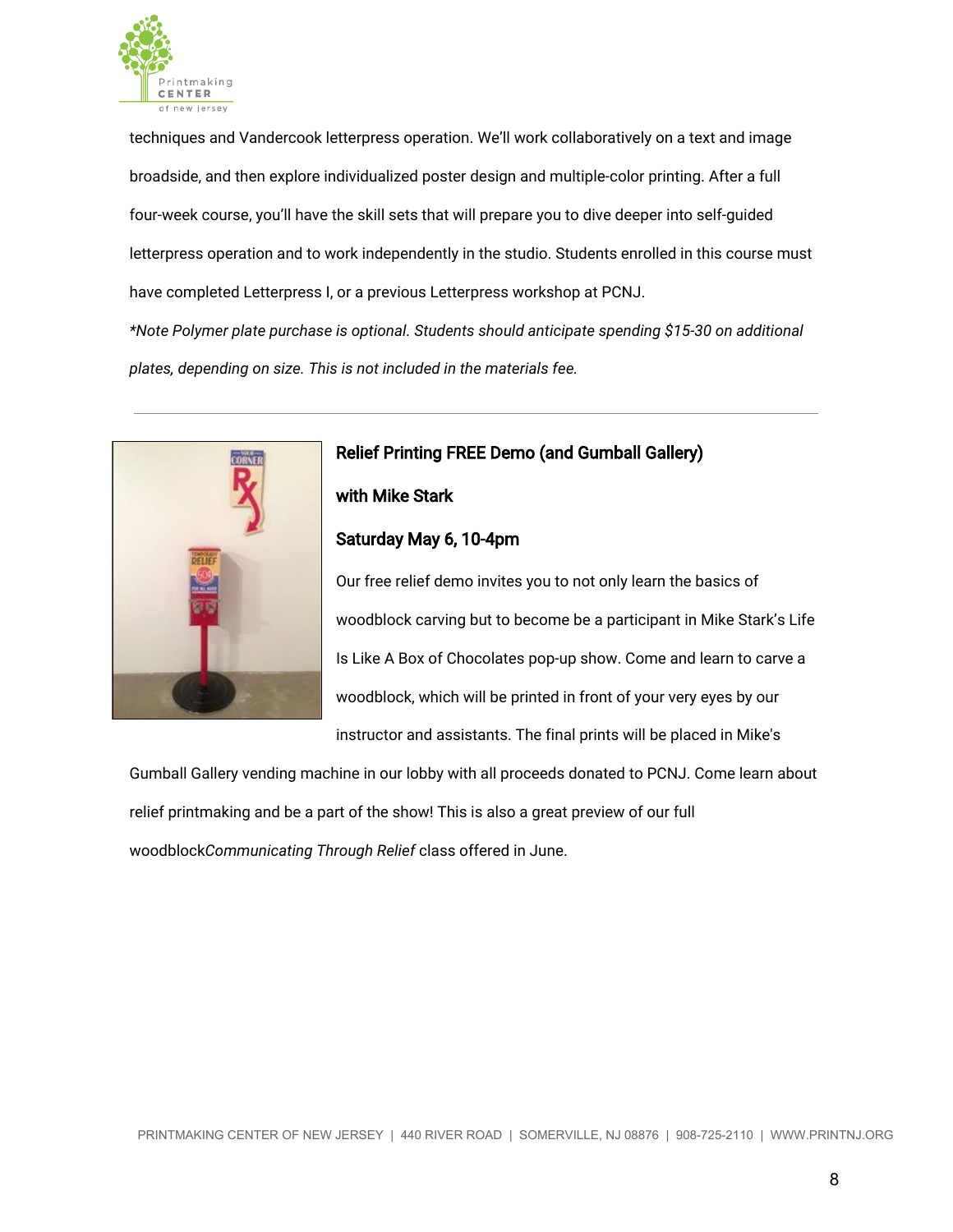



Intro to Yoga For Creativity with Maria Mineo Monday nights, June 5, 12, 19, & 26 7-8:15pm plus 15 mins guided meditation M: \$15, NM: \$20 (per session)

#### [pick and choose any number of session(s)]

Join us in the gallery for a 4-week introduction and exploration in Yoga for Creativity. Through breath, movement, meditation, stillness and connection we will remove creative blocks and create space for our creative energy to flow, grow and thrive. Wear comfortable clothes and bring with you a yoga mat, towel, bottle of water, and an open mind. Yoga blocks, a bolster, or an eye bag are optional if you have them. A limited number of blocks, blankets and mats are available to use.



Communicating Through Relief with Mike Stark 3 Saturdays, June 10, 17, 24, 11-4 M: \$170, NM \$185, Materials: \$40 Includes 15 hours of FREE studio time

This three-day woodcut class for entry-level printmakers will cover

all the basics of relief; no prior knowledge is required! We will have a special focus on carving text as well as imagery. This class will demonstrate proper tool usage, carving on a matrix, inking a block, and printing small editions. Each participant will leave with the knowledge to print by hand or with a press, as well as create a one-color edition of at least five prints.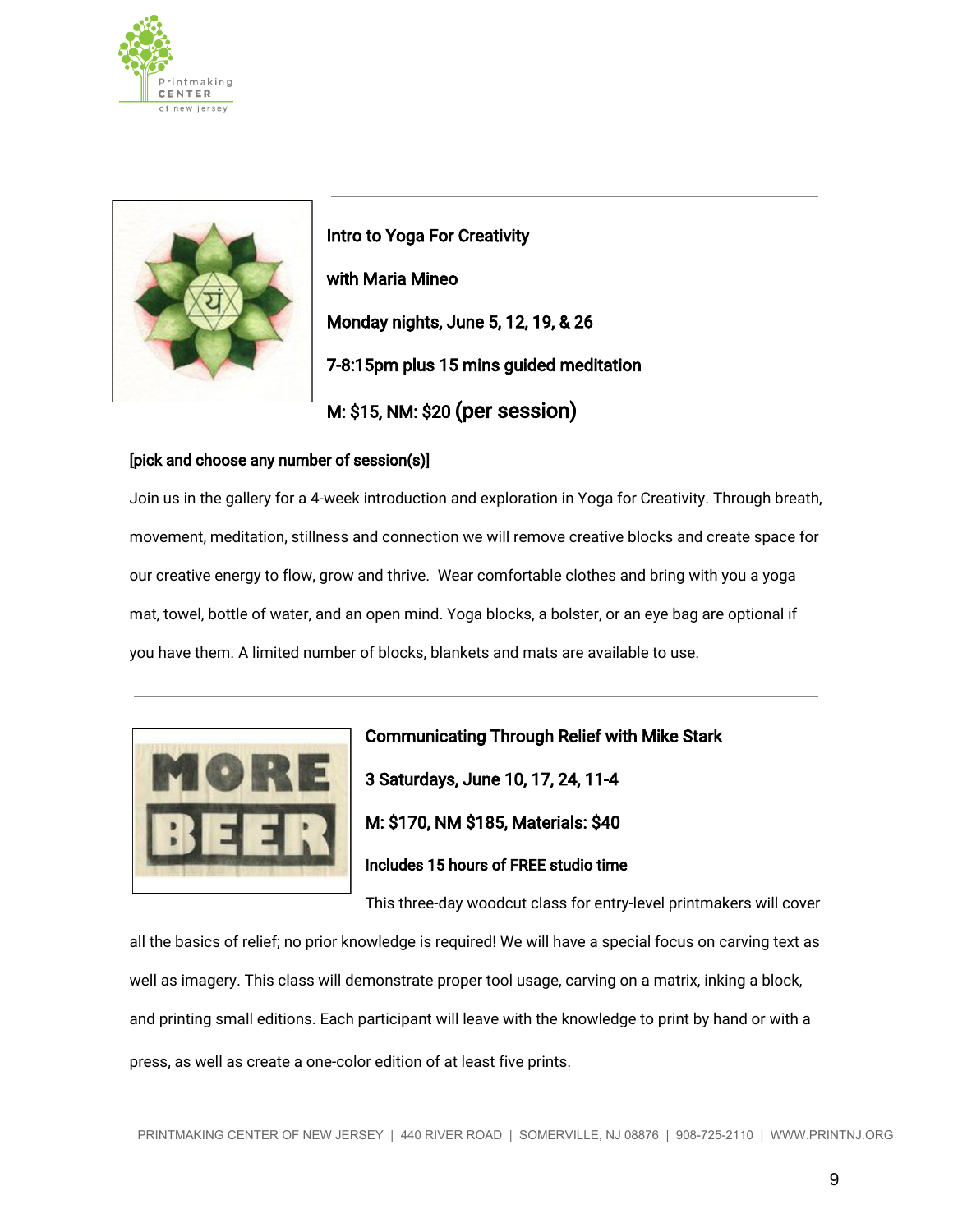



Screen to Screen: Digital Silkscreen Basics with Dave DiMarchi 4 Wednesdays Evenings, June 7, 14, 21, 28, 6-9pm M: \$180, NM \$195, Materials: \$42 Includes 12 hours of FREE studio time

Using contemporary silkscreen methods, artists will approach the screen through direct, painterly methods, as well as digitally creating a file to make images for photo-exposed emulsion. Learn the steps needed to file separate, to print layered colors, and to create a small edition of silkscreen prints on paper using water-based inks. No experience necessary!



Traditional (and Non-Traditional) Paper Marbling with Keith Garubba Saturday July 8th, 12-4pm M: \$40, NM \$55, Materials: \$35 Includes 4 hours of FREE studio time

This course focuses on the decorative tradition of Paper Marbling, and how it can be employed to create finished sheets for use in book-making. Participants will come home with striking and professional-looking marbled papers that may be used in any of their paper-craft or fine-art projects. Students will also leave with a few DIY marbling tools. This survey workshop will cover the following: Water-based marbling methods, Suminigashi, Turkish Marbling, and Experimental Marbling for image-making.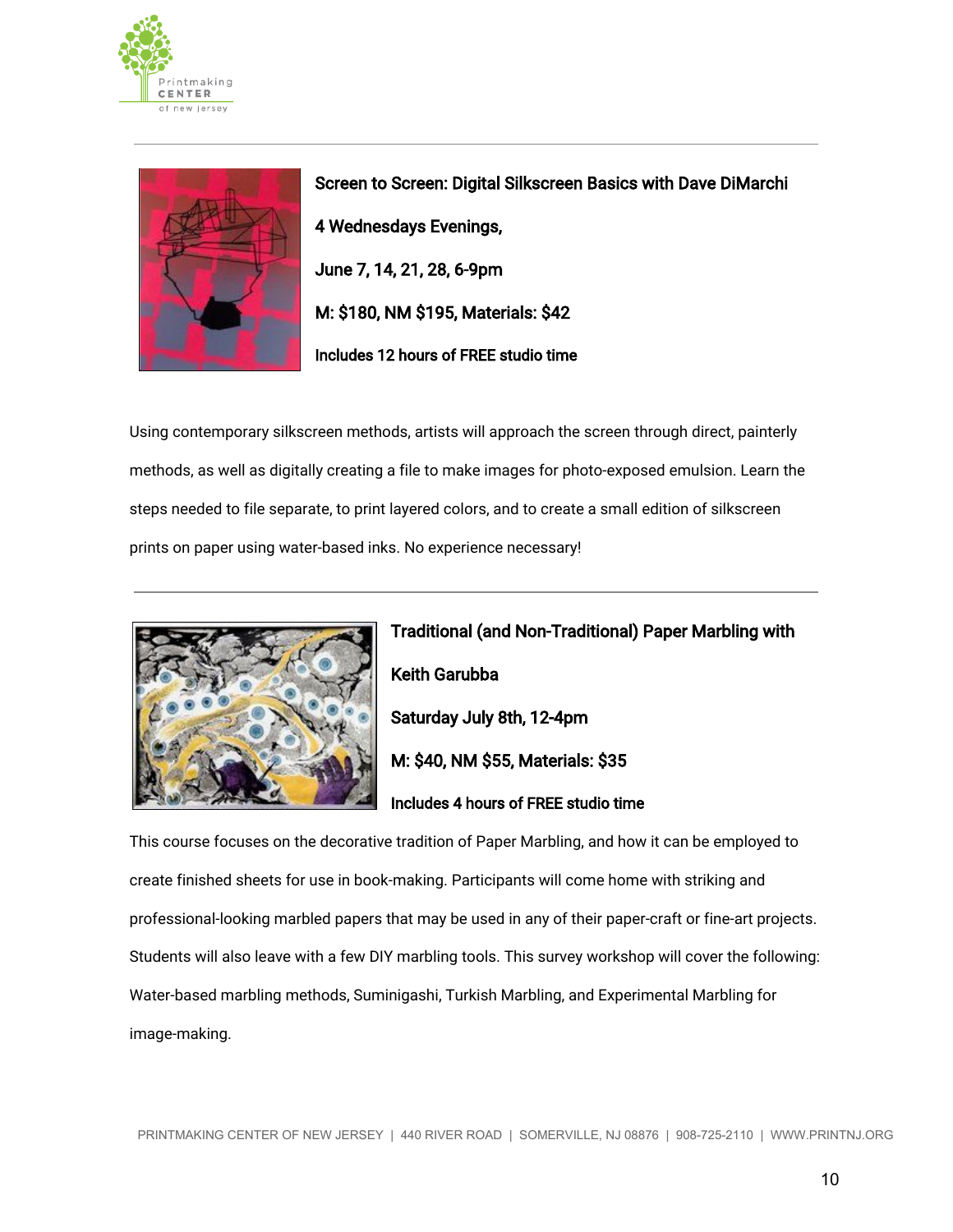



Fantastic Folds: The Blizzard Book and the Turkish Map Fold with Pooja Makhijani Saturday July 29, 11-3pm M: \$40, NM \$55, Materials: \$15 Includes 4 hours of FREE studio time The amazing Blizzard Books' folds interlock to create a fixed spine and pockets that can hold cards, folios, or an accordion. The Turkish Map

Fold Book is a series of expanding (exploding!) map folds that collapse

into a tidy form. Leave class with models of both, and inspirations for ways to incorporate these forms into your art.



Carousel Books with Pooja Makhijani Saturday August 12, 11-3pm M: \$40, NM \$55, Materials: \$25 Includes 4 hours of FREE studio time

In this three-hour workshop, we will construct a carousel book, a

multi-layered sculptural construction that folds flat like a bound book but can open either full length or into a circle to create a set of "scenes." These books became popular in the Victorian Era and we'll be using vintage images as a key visual element in the construction.

#### Deadline to sign up is July 28th, 2017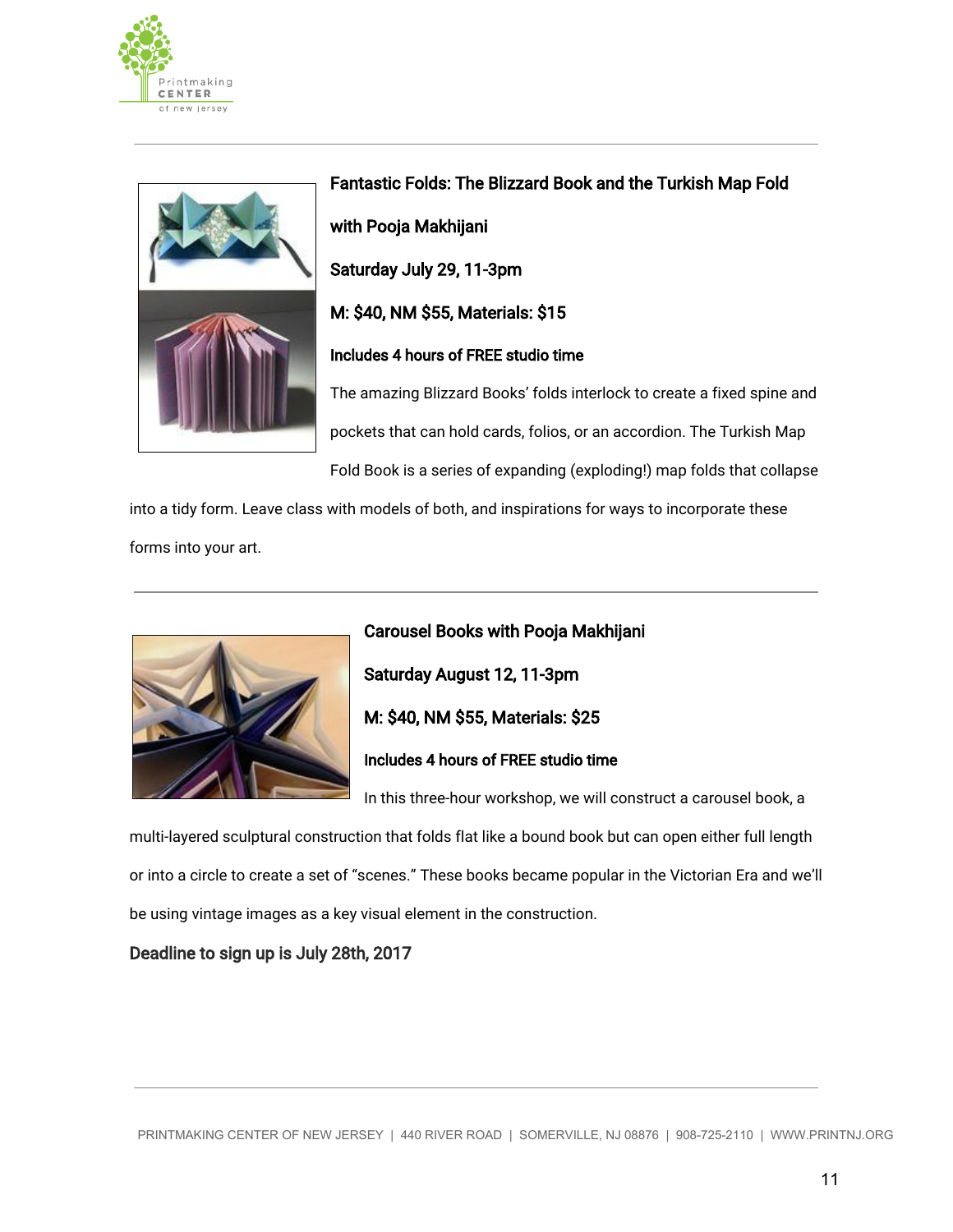

## NEW!! All You Ever Wanted to Learn About Printmaking:

#### Mix and Match summer workshop series

Did you ever want to jump into several printmaking classes but couldn't decide which one? Or are you not quite sure what printmaking is all about? Then this is the perfect series for you! No risk involved with these short, low-cost workshops of only 4 hours each. Not only that, but you can mix and match just a few or take the whole series! We also have discounts for signing up for 3 or more classes at once. Choose from Monotype, Drypoint, Letterpress, Screen Printing, Relief and Book Arts, taught by a variety of PCNJ instructors. EACH workshop is \$75 Member or \$90 Non-Member (materials included). Sign up for 3 or more, and cost goes down to \$60 Member, \$72 Non-Member PER workshop (materials included).



Dave DiMarchi, *With Proper Planning,* Screen Print, Letterpress and Gold Leaf

#### Screen Printing, Thursday, June 1st, 11-3pm

Wondering if Screen Printing is right for you—but just not ready to make a full class commitment? This workshop is just what you're looking for! Explore quick stencil-making and multiple color printing to create a small suite of prints and gain experience in basic printing. Whether you're new to Screen Printing, or looking to freshen up your skills, this class will prepare you for longer workshops, printing on textiles, and creating editions! No experience necessary.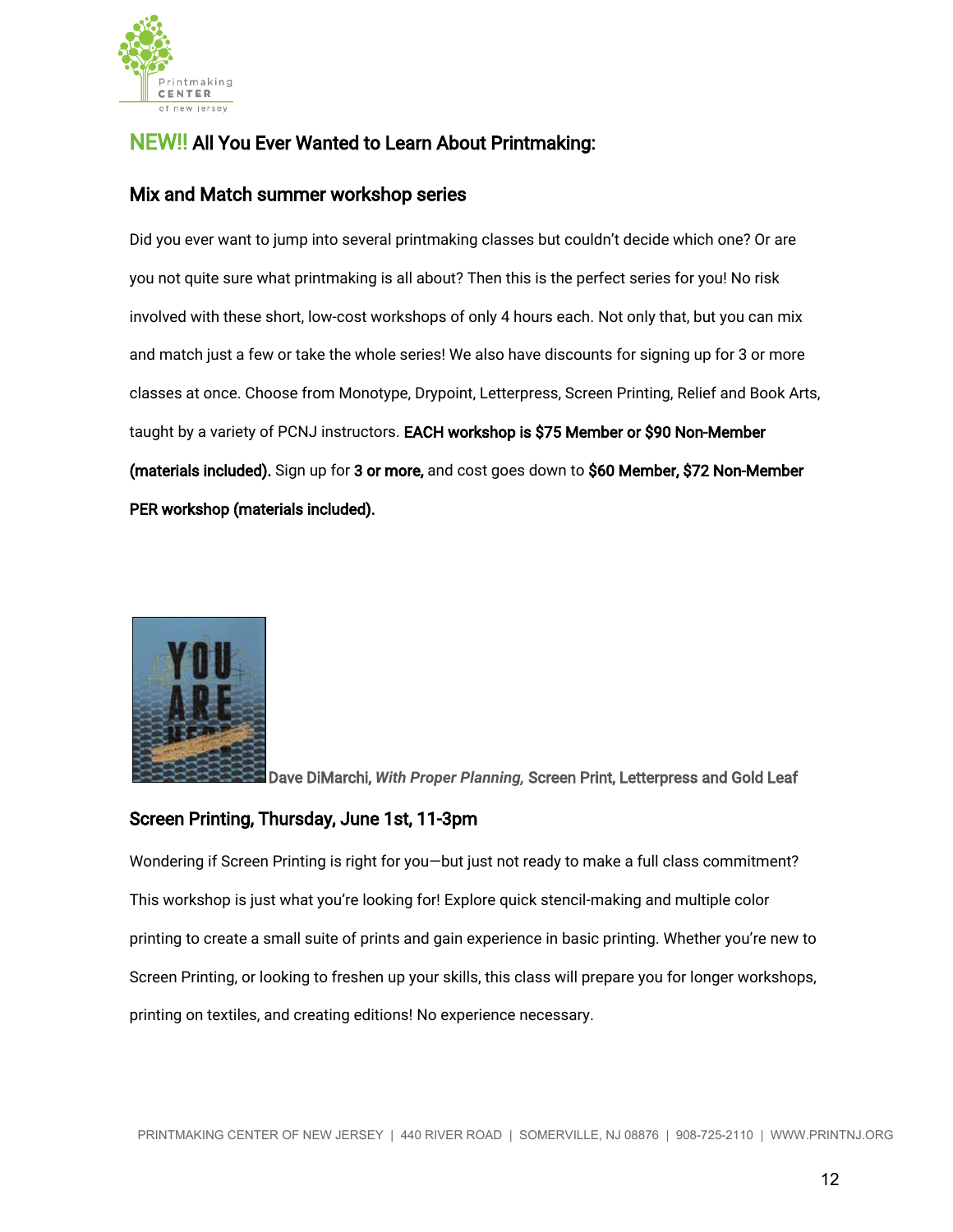



Mike Stark, Relief Print

#### Linoleum Block Printing, Friday June 2nd, 6-10pm

This class is a four hour crash on non-toxic linoleum cutting relief printing at a beginner level. It will cover the basics of transferring an image to the matrix, how to safely use carving tools, inking a block, and printing with a press or by hand. Every student will also learn about proper studio use and safety. By the end of this class, participants will leave with a basic understanding of how to create a simple linocut either at home or in a print shop.



V. Srinath, *Sanstitre*, Drypoint, Artotheque, France

#### Drypoint, Thursday, June 15, 6-10pm

In this quick and easy course, you will be introduced to the basics of intaglio printmaking via the method of drypoint on plastic plates. These plates are inscribed with a large 'needle', using a guide image underneath. Participants will also be instructed on how to properly ink and wipe the plates, use dampened paper and fully operate an etching press. A wonderful intro to all things etching and intaglio!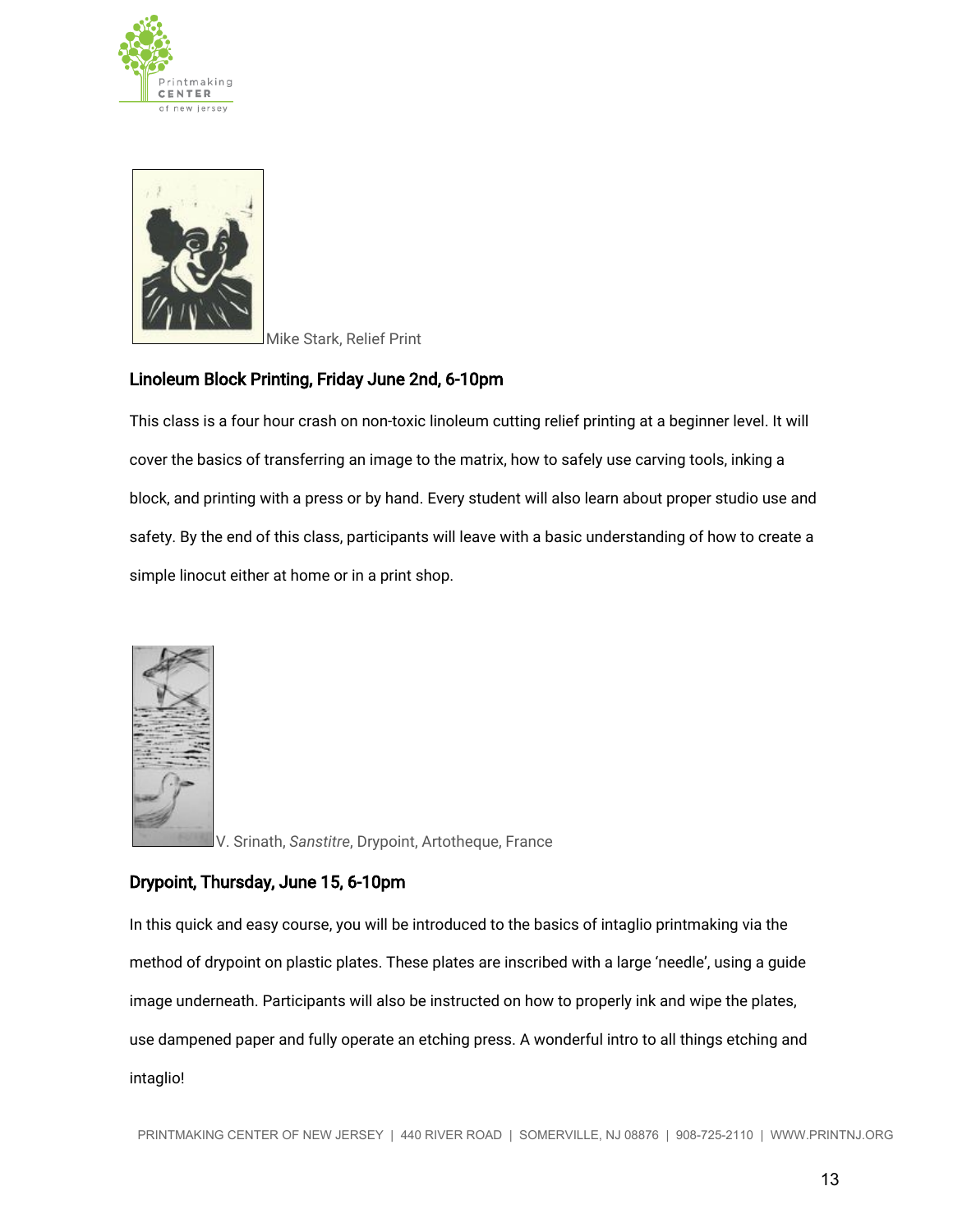



Dave DiMarchi, *Print Isn't Dead*, Letterpress Collaborative Workshop Print

#### Letterpress, Friday, June 23, 11-3pm

Ever been curious about Letterpress printing, but not sure you're ready to jump into a longer class? How about freeing yourself for a couple of hours over lunch? While Letterpress printing can take a lifetime to master, this midday workshop will help you produce great results quickly and easily! Whether you're new to letterpress or know your way around a Vandercook, you'll enjoy playing with PCNJ's collection of wood and lead type and images. We'll work to create collaborative broadsides and individual prints that get you prepared to jump into a longer class feet first! No experience necessary.



Pooja Makhijani, Travel Journal Example

### Bookbinding, Saturday, July 15, 11-3pm

Learn the basics of bookbinding by making a versatile book that goes wherever you go! In this workshop, construct a classic hardcover travel journal with a pen loop, a gusset pocket for memorabilia, and an elastic closure. This is a great intro to the more complex sculptural book classes to come.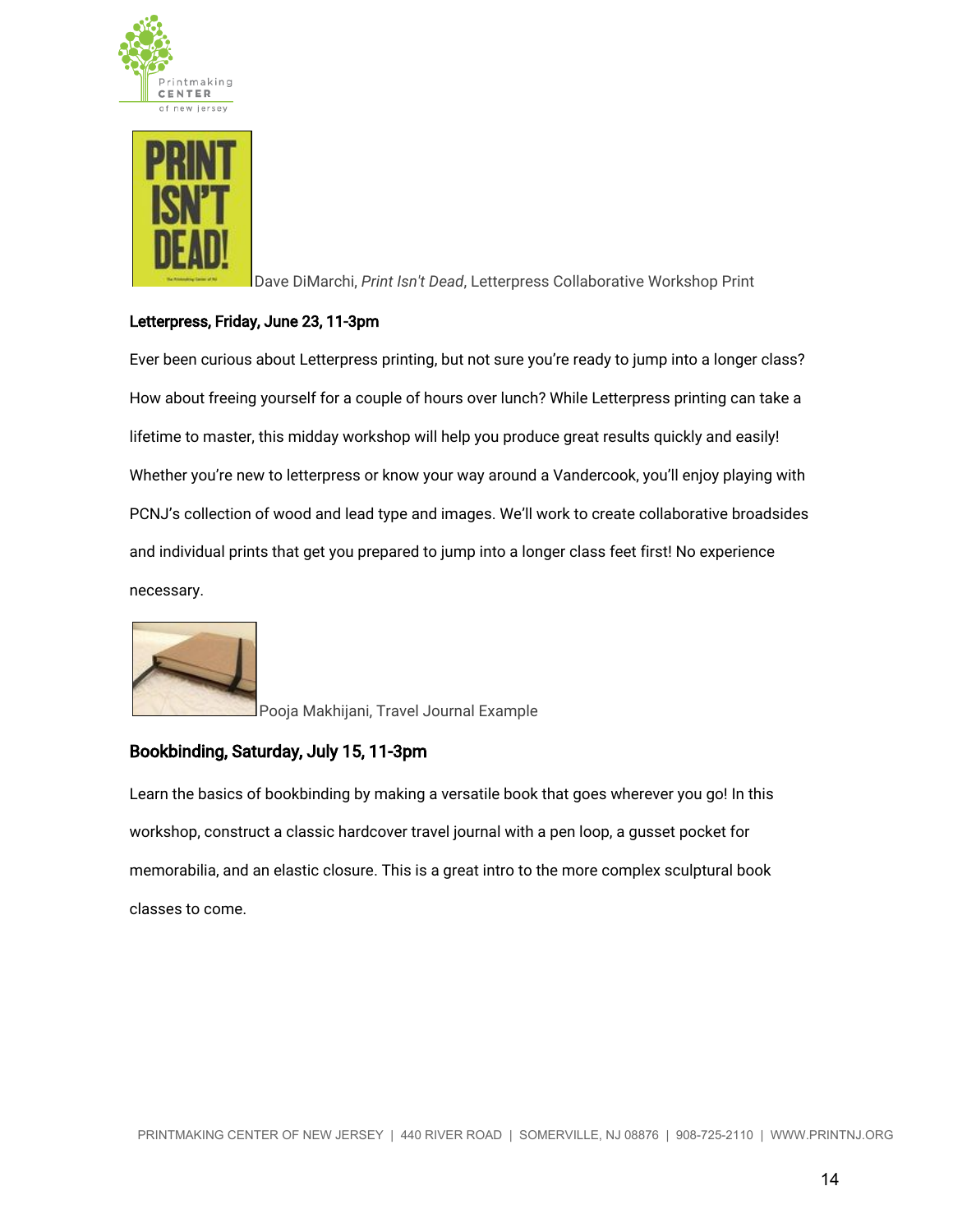



Kathy Metaxas, *Vessel*, Monotype

#### Monotype, Wednesday, July 26, 11-3pm (date change!)

This 4-hour workshop will develop painterly and expressive marks to create an image. Participants will be taught how to use textural effects, mark making with non-traditional tools, stencils, and the use of ghost prints. Working from pre-drawn images or photos, students will develop their own expressions of their original subject. Students must bring several black and white photos and/or drawings to choose from. Students may optionally bring along a selection of various alternative mark making objects such as sponges, stiff paint brushes, sticks, and flat textural items.



Introduction to Papermaking with Dave DiMarchi Wednesday, August 9, 10-4pm (date change!) M: \$75, NM \$90, Materials: \$50 Includes 6 hours of FREE studio time

Artists will learn the basics of sheet-forming and explore the possibilities of paper pulp. Using simple materials and found objects, artists will create work through image-making techniques: blow-outs, inclusions, double-couching, shaped deckles, small-batch pigmenting for painting and wet-process collage. As a group we will learn about the ins and outs of creating paper from common fibers and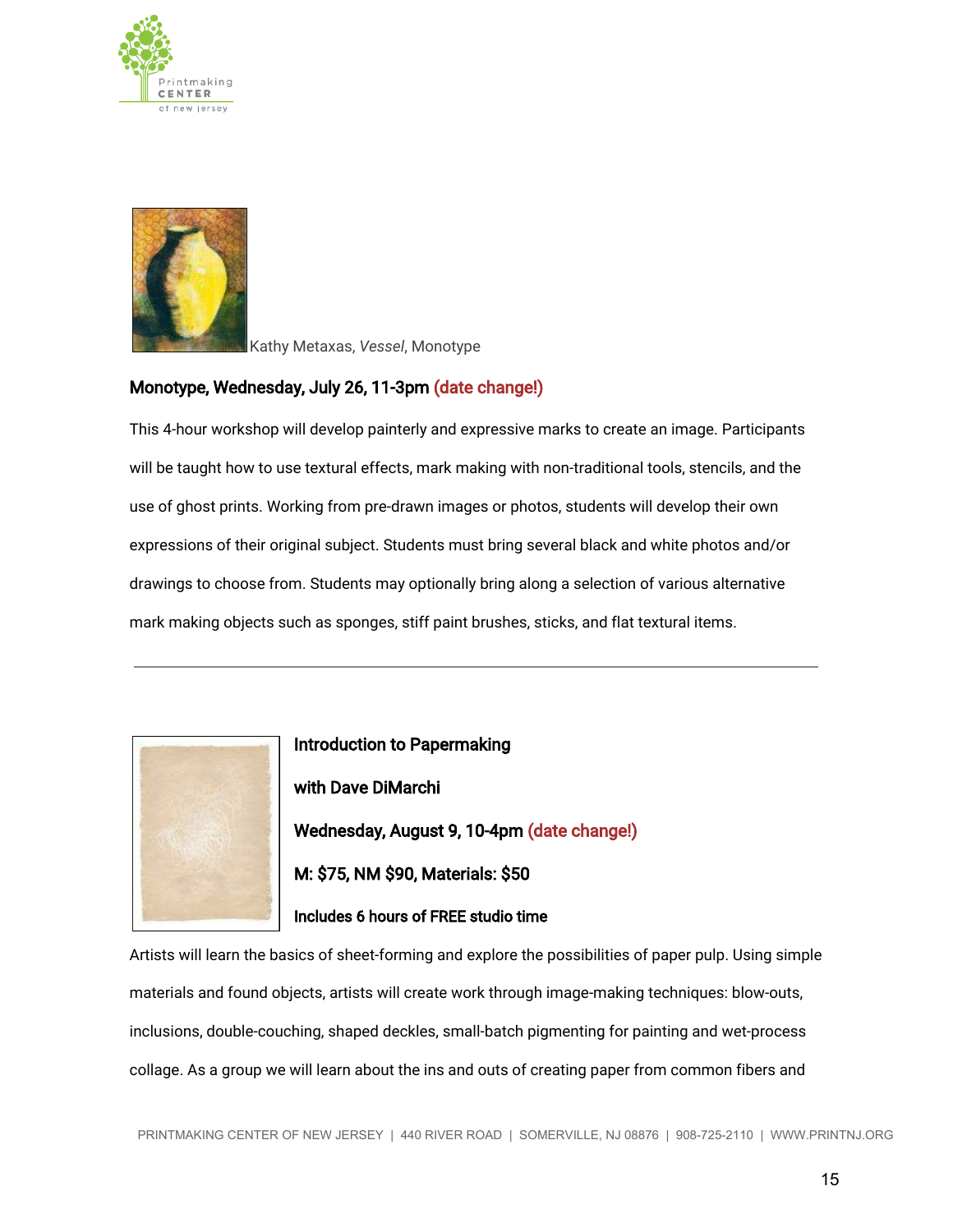

uncommon plants. Artists are encouraged to bring papers, objects and materials that have minimal dimension and can be added to their work. We will be working with semi-transparent and opaque fibers, and discuss the practical applications for each. All levels welcome.



Introduction to Bandhini (Tie & Dye) with Shanti Jain Saturday August 19, 11-3pm M: \$90, NM \$105, Materials: \$15

#### Includes 4 hours of FREE studio time

India's rich culture and heritage have contributed so much to the arts and crafts. Each region in India has its own unique traditions in textiles. Bandhini (also called Bandhej) is a tie and dye craft. Bandhini is created by tying the cloth in such a way that it produces tiny pearl-like dots after dyeing. Using this technique, we can produce elaborate patterns in vibrant colors across the fabric. The workshop will teach the original technique of Bandhini, and participants will create a scarf and handkerchief using various folds and multicolor dying.



Akua Carborundum Gel FREE Demo with Christina Pumo Saturday August 26th, 1:30-3:30pm

FREE